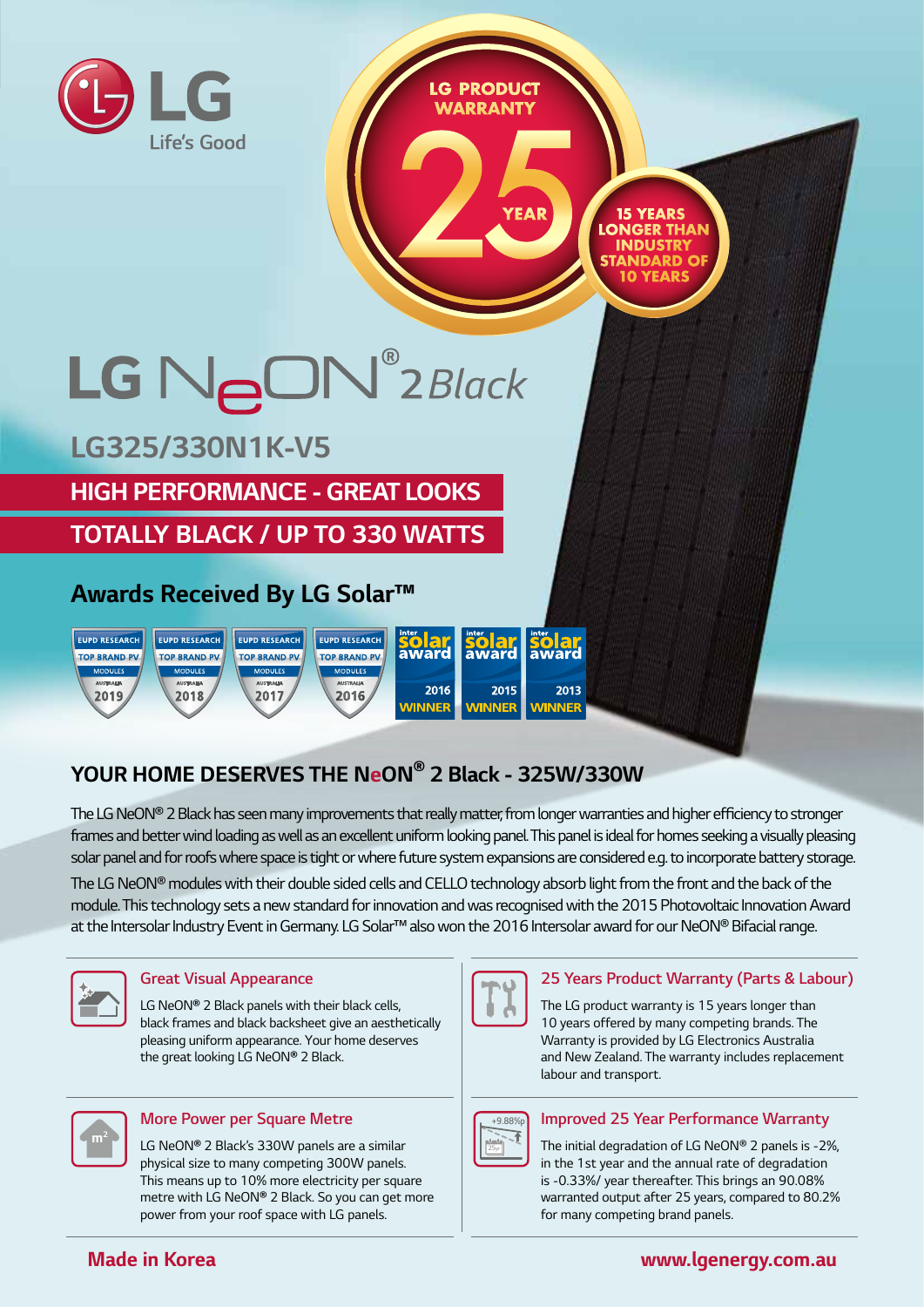# **LG325N1K-V5** I **LG330N1K-V5**  $LG$   $N$  $\ominus$   $ON^{\circ}$   $2$  Black

# ABOUT LG SOLAR™

LG Electronics embarked on a solar energy research programme in 1985, using our vast experience in semi-conductors, chemistry and electronics. LG Solar modules are now available in 32 countries. In 2013, 2015 and 2016 the LG NeON® range won the acclaimed Intersolar Award in Germany, which demonstrates LG Solar's lead in innovation and commitment to the renewable energy industry. Additionally, LG Solar™ won the Australian Top Brand award in 2016, 2017, 2018 and 2019.

With over 200 lesser known brand panels selling in Australia, LG Solar panels offer a peace of mind solution, as they are backed by an established global brand.

# KEY FEATURES



## **Proven Field Performance**

LG Solar™ has been involved in a number of comparison tests of the LG Solar™ panels against many other brand panels. LG NeON® 2 models are consistently among the best performing in these tests.



#### **Corrosion Resistance Certifcation**

LG NeON® 2 Black panels can be installed confdently right up to the coastline. The panels have received certifcation for Salt Mist Corrosion to maximum severity 6 and Ammonia Resistance.



#### **Strict Quality Control Reliable for the Future**

The quality control of LG world-class production processes is monitored and improved to Six Sigma quality control standards, which includes 500+ monitoring points to effectively maintain and improve our uncompromising quality.



#### **Multi Anti-refective Coatings Increase Output**

LG Solar<sup>™</sup> is using an anti-reflective coating on the panels glass as well as on the cell surface to ensure more light is absorbed in the panel and not refected. More absorbed light means more electricity generation.



#### **Improved High Temperature Performance**

Solar panels slowly lose ability to generate power as they get hotter. LG NeON® 2 Black, has an improved temperature co-effcient to many competing panels, which means in hot weather LG NeON® 2 Black panels will deliver higher output.



## **"CELLO" Technology Increases Power**

"CELLO" Multi wire busbar cell technology lowers electrical resistance and increases panel effciency, giving more power per panel and provides a more uniform look to the panel.



#### **Low LID**

The N-type doping of the NeON® cells results in extremely low Light Induced Degradation (LID) when compared with the standard P-type cells. This means more electricity generation over the life of the panel.



#### **Extensive Testing Programme**

LG Solar panels are tested up to 2 times the International Standards at our in-house testing laboratories, ensuring a very robust and longer lasting solar module.



## **High Wind Load Resistance**

LG panels have a strong double walled frame. When it comes to wind forces (rear load) our panel under test withstood a wind load of 4000 pascals.



## **Positive Tolerance (0/+3%)**

A 330 Watt panel fash test will show somewhere between 330W and 339.9W. Some competing panels have -/+ tolerance, so you could get a flash test result below the rated Watt, meaning you pay for Watts you never get.



#### **Enhanced low light performance**

LG NeON® 2 panels will give better performance under low light, such as early morning or late afternoon compared to many competing panels.



#### **Automated Production in South Korea**

All LG Solar panels are manufactured in a custom designed and fully automated production line by LG in Gumi, South Korea ensuring extremely low tolerances. This means great quality and build consistency between panels.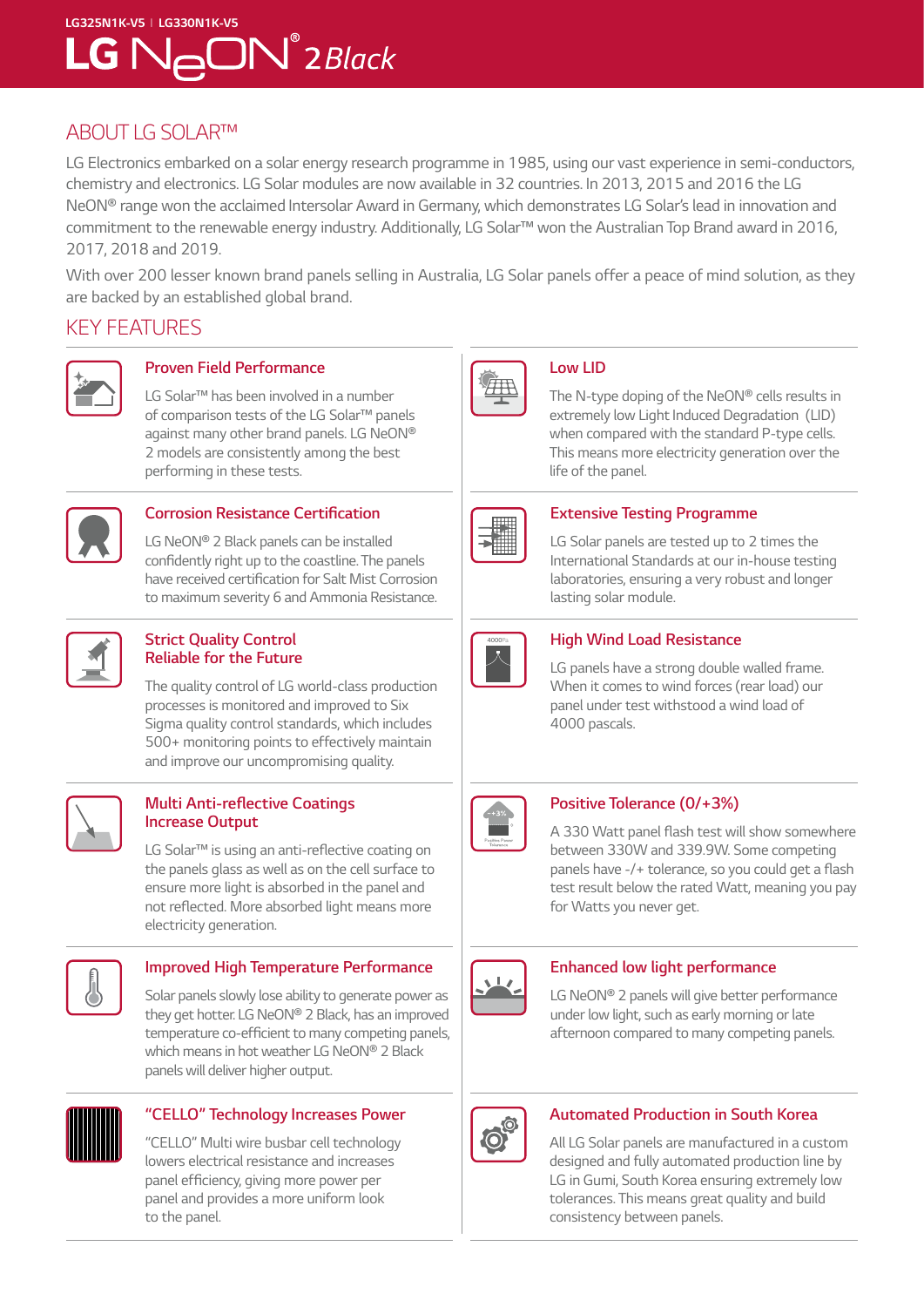# LG NeON® 2 BLACK – ELEGANT DESIGN. GREAT LOOKS.

As its name suggests, the monocrystalline LG NeON® 2 Black solar module is completely black and will look great on your roof. Featuring the black CELLO look, it can withstand under test a static front panel load of 5400 Pascals and a rear load of 4000 Pascals which provides more strength and durability than a standard panel. LG is also improving its linear performance guarantee to at least 90.08% of nominal output after 25 years.

# LOCAL WARRANTY, GLOBAL STRENGTH

LG Solar™ is part of LG Electronics Inc., a global and fnancially strong company, with over 50 years of experience in technology.

Good to know: LG Electronics Australia Pty Ltd is the warrantor in Australia and NZ for your solar modules. So LG support, via offices in every Australian mainland state and NZ and through our 70 strong, Australia wide dealer network, is only a phone call away.



## UNDERSTATED ELEGANCE FOR BEAUTIFUL ROOFS

The LG NeON® 2 Black solar module featuring a black anodised frame and black backing sheet looks totally black. Its uniform design looks much more elegant than the blue colour cells and grey/silver frames of standard panels.



# EXCELLENT QUALITY, THOROUGHLY TESTED

You can rely on LG. We test our products with at least double the intensity specifed in the IEC standard. (International Quality Solar Standard).





## **Awards Received By LG Solar™**



Our panel range have won a string of International Awards.

# POWERFUL DESIGN, GUARANTEED ROBUST

With reinforced frame design, the LG NeON® 2 can under test withstand a front load of 5400 Pa which is the equivalent of 943kg over the size of the panel. The rear load/ wind load of the panel under test is 4000 Pa..



LG offers a 15 year longer product warranty for parts and labour than many competitors 10 years to an impressive 25 years.